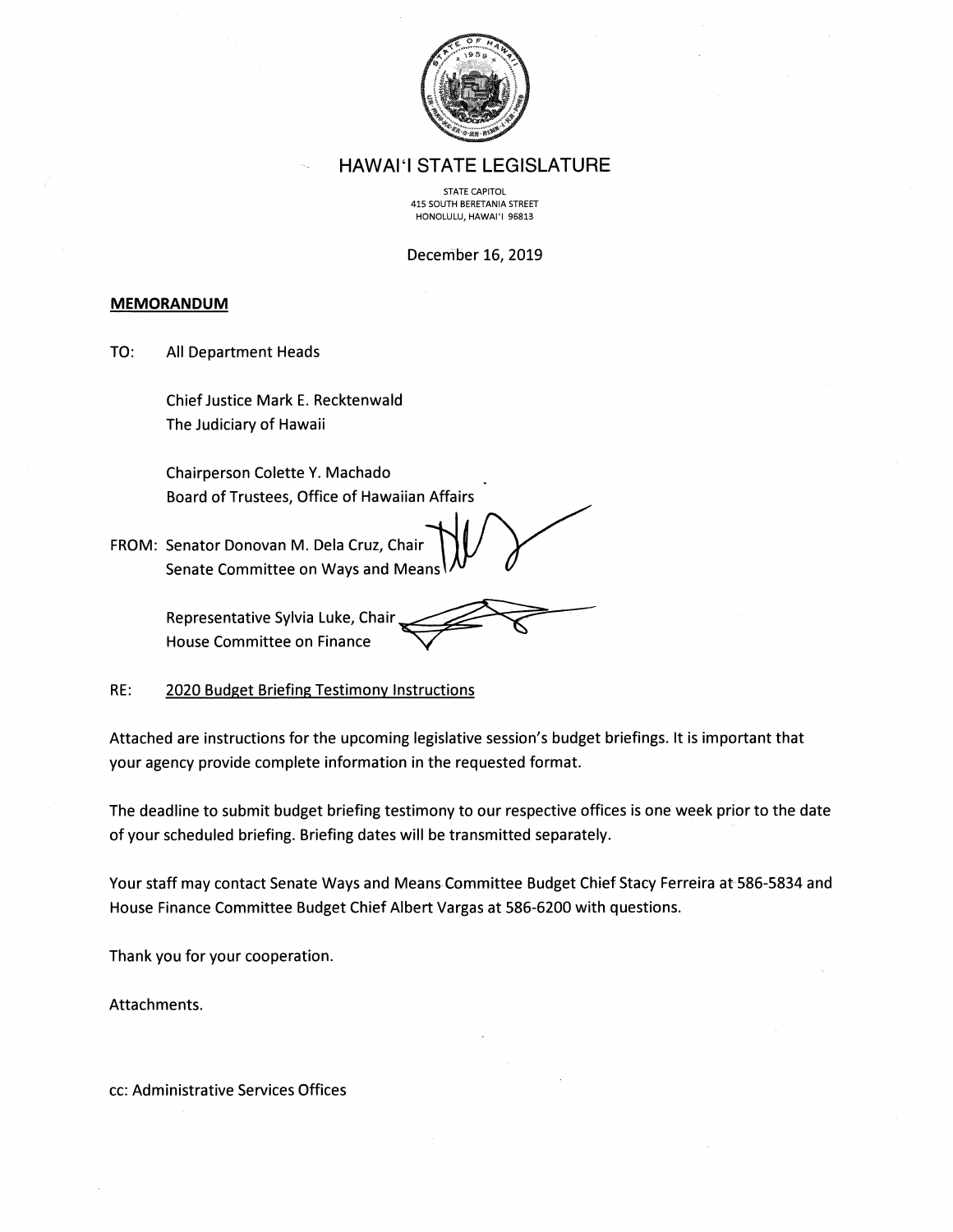### **2020 Legislative Budget Briefing Testimony Instructions**

#### **Overview**

- A. Provide your agency's mission statement.
- B. Discuss how current state‐wide conditions have affected agency operations and the ability to meet goals. Identify and discuss notable performance measures, expected outcomes, and recent results.

#### **Federal Funds**

C. Identify programs that have lost or are at risk of losing federal funds. Identify the source of these federal funds by federal award title and CFDA number. Discuss the impact to the public and your planned response, including efforts to supplant any federal fund reductions for the current year (FY20) and the upcoming fiscal year (FY21) with other funds.

#### **Non‐General Funds**

D. Please provide a web link (url) of the reports to the Legislature on non-general funds under your department pursuant to HRS 37‐47.

#### **Budget Requests**

- E. Explain the process used to develop the agency's budget and prioritize requests for budget changes.
- F. Identify and discuss significant adjustments contained in the budget request submitted to the legislature. Explain and quantify how significant requests for additional funds are expected to affect outcomes.

#### **Additional Information**

Please use the provided spreadsheets to present the following information.

#### **Table 1: Department Functions**

Organized by division, please provide a list of all functions performed by your department; a description of the function; a list of the activities associated with the particular function; the program ID(s) where the function is implemented; and the statutory reference (Hawaii Revised Statutes or federal Public Law) mandating the function.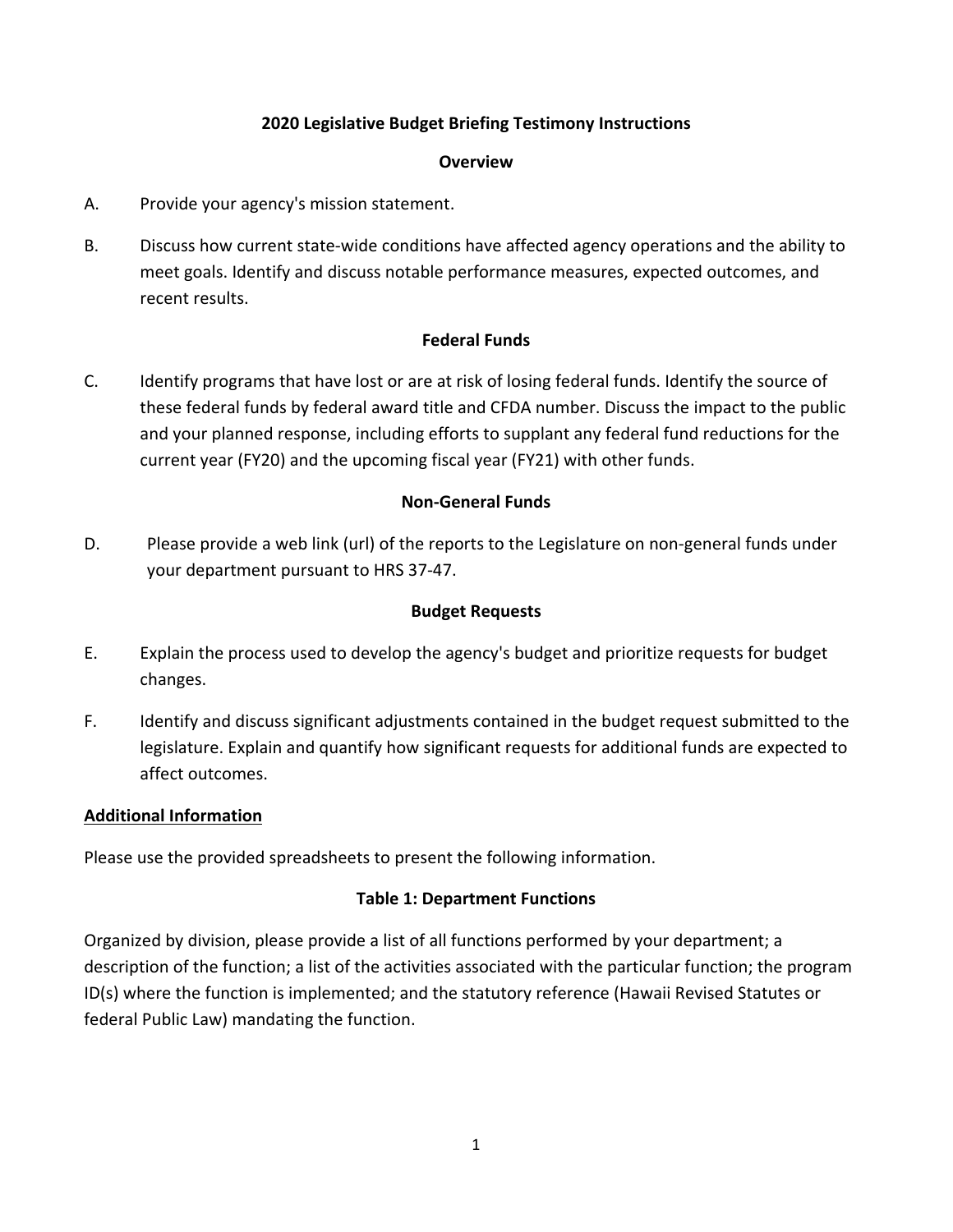#### **Table 2: Department‐Wide Totals**

Please provide totals for the department's (branch of government's for the Judiciary and OHA) FY20 budget inclusive of restrictions and emergency appropriation requests by means of financing (MOF). Please provide the proposed 2021 fiscal year operating budget adjustments by MOF. Beginning with each department's FY21 appropriations under Act 5 SLH 2019 (Inclusive of Act 6 SLH 2019, Act 28 SLH 2019, Act 29 SLH 2019, Act 30 SLH 2019, Act 56 SLH 2019, Act 59 SLH 2019, Act 113 SLH 2019, Act 116 SLH 2019, Act 122 SLH 2019, Act 123 SLH 2019, and Act 276 SLH 2019), Act 38 SLH 2019, and Act 37 SLH 2019, provide proposed adjustments for all reductions, all additions, and the resultant total for each MOF.

### **Table 3: Program ID Totals**

Please provide a list of all program IDs in your department to include the program ID (the three letters and three numbers) and title; the FTE position amounts, both permanent and temporary, and dollar amounts appropriated for each fiscal year under Act 5, 38, or 37, as appropriate, and requested in the administration's budget submittal by MOF; and the percent change for each fiscal year in total dollar amount from the current appropriation for each program ID by MOF.

### **Table 4: Budget Decisions**

Please provide a list of all departmental budget requests made to the department of budget and finance, the funding recommendations made by the department of budget and finance to the governor, and the final funding decisions made by the governor. Please provide, by program ID and sub‐org, the FTE position amounts, both permanent and temporary, and dollar amounts for each fiscal year by MOF.

### **Table 5: Proposed Budget Reductions**

Please provide a list of all proposed reductions for each fiscal year. Do not include trade‐offs or transfers. Only include those items which will result in a net decrease to your department's budget. Please use Act 5, 38, or 37, as appropriate, as the base.

For each reduction, please provide the program ID and sub‐org of the reductions; a brief description and the impact; the FTE position amounts, both permanent and temporary, and the dollar amount by MOF of the reduction; and indicate whether the reduction is being carried over from a FY20 restriction.

### **Table 6: Proposed Budget Additions**

Please provide a list of all proposed additions for each fiscal year. Do not include trade-offs or transfers. Only include those adjustments which will result in a net increase to your department's budget. Please use Act 5, 38, or 37, as appropriate, as the base.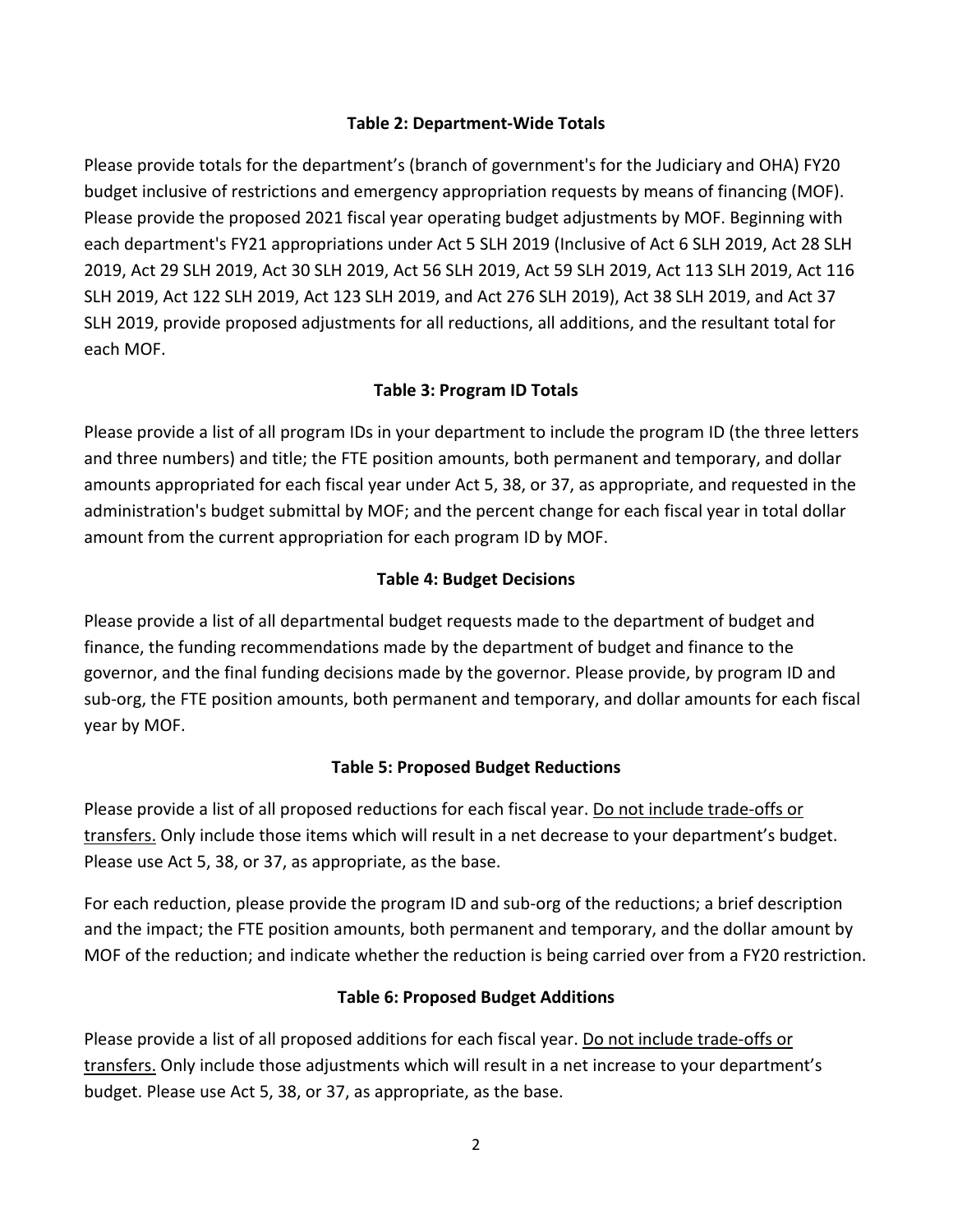For each proposed addition, please provide the program ID and sub‐org of the addition; the type of addition by indicating if it relates to fixed costs/entitlement (FC), non‐general funds (NG), federal funding (FF), non-recurring items (NR), or additional resources for current programs (AR); the unique priority number of the request within the program ID (1 being the highest priority); the unique priority number of the request within the department (1 being the highest priority); a brief description; justification, including discussion of the amount of resources currently used for the requested purpose; and the FTE position amounts, both permanent and temporary, and the dollar amount by MOF.

### **Table 7: Restrictions**

For fiscal years 2017, 2018, 2019, and 2020 restrictions, please provide the program ID and sub‐org the restrictions were taken from; the dollar amount budgeted by the department for the sub-org; the dollar amount of the restriction taken by the department from the sub‐org; the difference between the amount budgeted by the department and amount restricted; the percentage of the difference to the budgeted amount; and the impact of this restriction. Please break down the information by MOF within each listed program ID and sub-org.

### **Table 8: Emergency Appropriation Requests**

Please identify all emergency appropriation requests that your department will be seeking for FY20. If none, please indicate "none." For each request, please provide the program ID; a brief description of the request and an explanation of why funding the request is an emergency, including discussion of when the shortfall became apparent and the reason; and the FTE position amounts, both permanent and temporary, and the dollar amount by MOF.

# **Table 9: Expenditures Exceeding or Anticipated to Exceed Appropriation Ceilings in FY19 and FY20**

Please provide a list of all instances the department exceeded or is anticipated to exceed the FY19 and FY20 appropriation by program ID and MOF. Please provide the date the appropriated amount was exceeded, the appropriated amount, the amount exceeding the appropriation, the percent the exceeding amount is of the appropriation, the reason, a citation of the legal authority used to exceed the appropriated amount, whether this is recurring, and whether there is any impact to the general fund.

## **Table 10: Intradepartmental Transfers in FY19 and FY20**

Please provide a list of all instances the department transferred positions or funds, or is anticipated to transfer positions or funds, between program IDs in FY19 and FY20. For each transfer, please indicate the date, MOF, the FTE position amount, both permanent and temporary, amount of the transfer, program ID transferred from, program ID transferred to, the reason, and whether the transfer is intended to be recurring.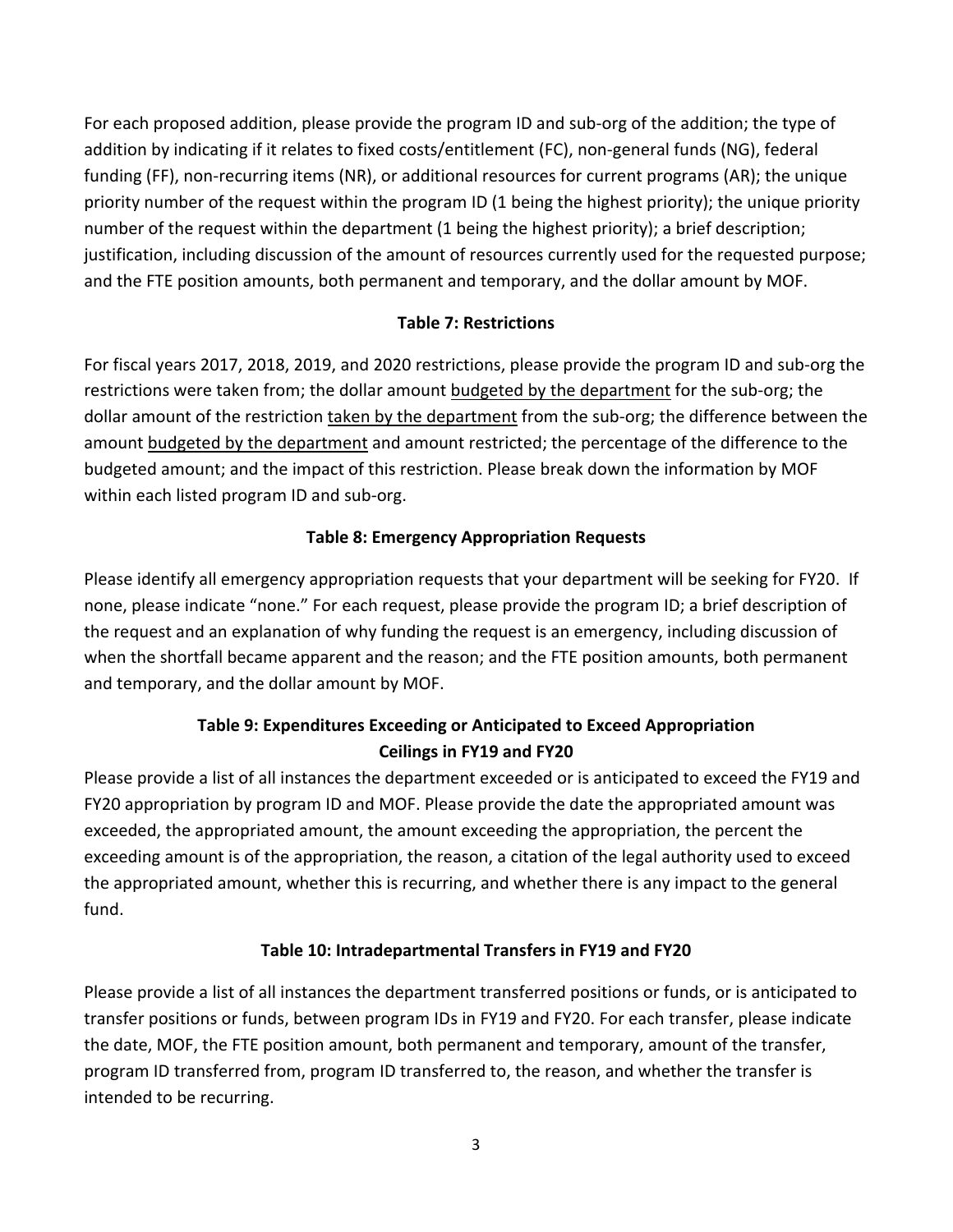#### **Table 11: Vacancy Report as of November 30, 2019**

Please identify all positions vacant as of November 30, 2019. For each position, indicate the program ID and sub-org under which the position is budgeted, date of vacancy, expected fill date, position number, position title, whether exempt, salary range level, bargaining unit code, permanent or temporary, FTE, MOF, annual amount budgeted for the position, annual amount actually last paid for the position and whether the department has authority to hire, whether the position is occupied by an 89 day hire, and if occupied by an 89 day hire, the number of 89 day hire appointments made for the occupant, a description if filled by other means, and a unique priority number indicating preference to retain, one being the most important.

#### **Table 12: Positions Authorized or Established by Acts Other than the State Budget Acts**

Please provide a list of all existing positions not authorized by Act 5, 38, or 37. Please include the program ID and sub‐org under which the position is funded; date the position was established; citation of the specific legal authority used to establish the position; position number and title; whether the position is exempt; salary range level; bargaining unit; whether temporary or permanent; MOF; FTE amount; actual current annual salary or salary last paid; whether filled; and whether filled by an 89 day hire.

#### **Table 13: Overtime Expenditure Summary**

Please provide amounts actually expended for FY18 and FY19, estimated in FY20, and the proposed budgeted amount for FY21 for salary and overtime by program ID, sub‐org, and MOF. Additionally, please indicate the percent of overtime as a proportion of base salary for each year.

### **Table 14: Active Contracts as of December 1, 2019**

Please provide a list of all contracts awarded for operating costs currently authorized by the department and in effect as of December 1, 2019 by program ID and MOF. For each contract, indicate the amount paid, the frequency of the payment (monthly, annually, or other – please describe), the maximum value of the contract, the outstanding balance of the contract, the date the contract was executed, the dates the contract is in effect, the entity (organization, vendor, lessor, person, etc.) contracted, a description of the contract, an explanation of how the contract is monitored, and whether the contract qualifies as a purchase of service. Additionally, please indicate whether the contract is for a lease of equipment (E), lease of real property, including office space (L), public relations (P), or for legal counsel or services (C). If the contract does not fit these categories, indicate whether it is for a good (G) or service (S). Indicate noncancelable operating leases and capital leases by appending an asterisk (\*) to the letter designation.